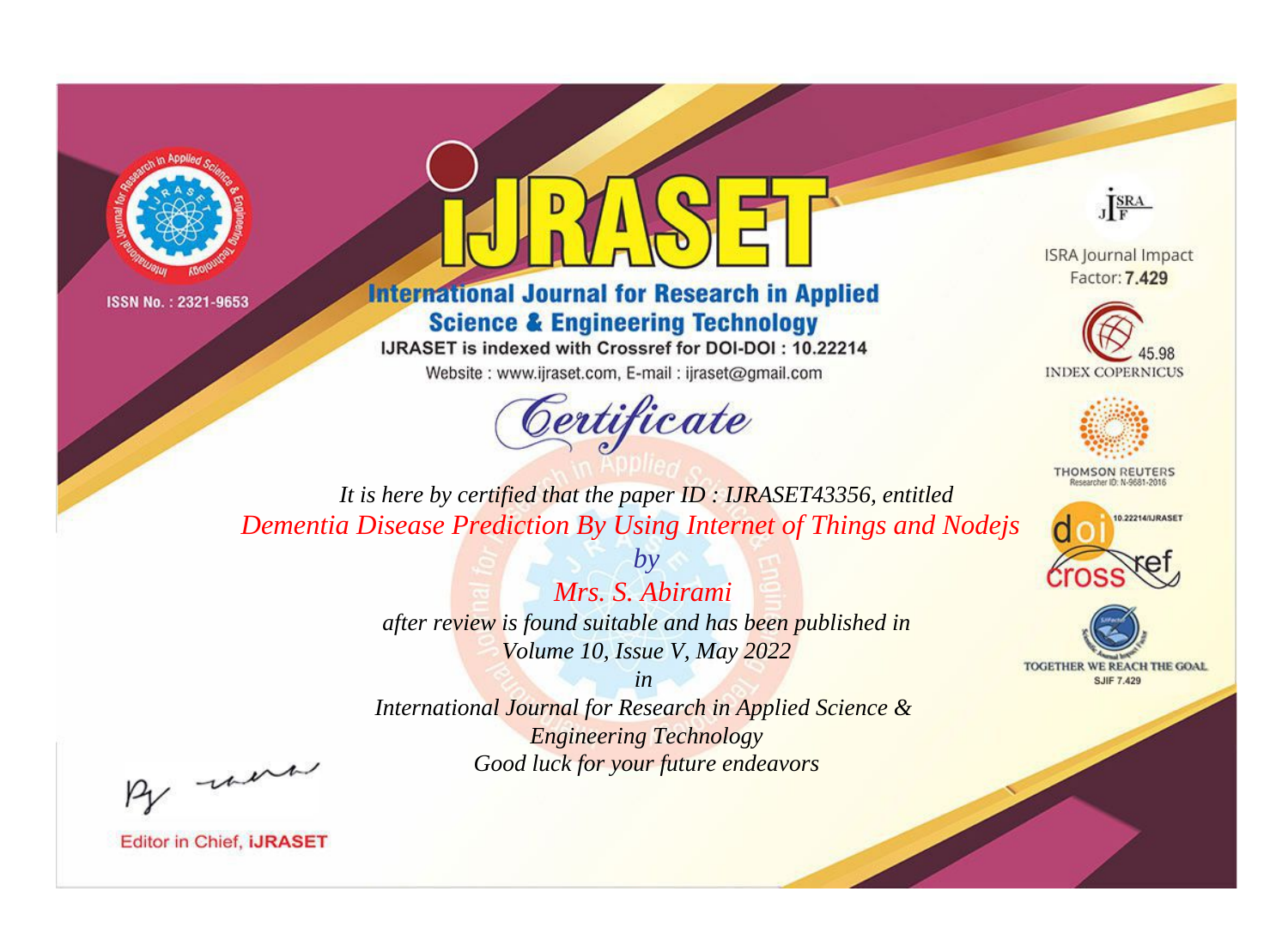



**International Journal for Research in Applied Science & Engineering Technology** 

IJRASET is indexed with Crossref for DOI-DOI: 10.22214

Website: www.ijraset.com, E-mail: ijraset@gmail.com



JERA

**ISRA Journal Impact** Factor: 7.429





**THOMSON REUTERS** 



TOGETHER WE REACH THE GOAL **SJIF 7.429** 

*It is here by certified that the paper ID : IJRASET43356, entitled Dementia Disease Prediction By Using Internet of Things and Nodejs*

> *Arunkumar K after review is found suitable and has been published in Volume 10, Issue V, May 2022*

*by*

*in* 

*International Journal for Research in Applied Science & Engineering Technology Good luck for your future endeavors*

By morn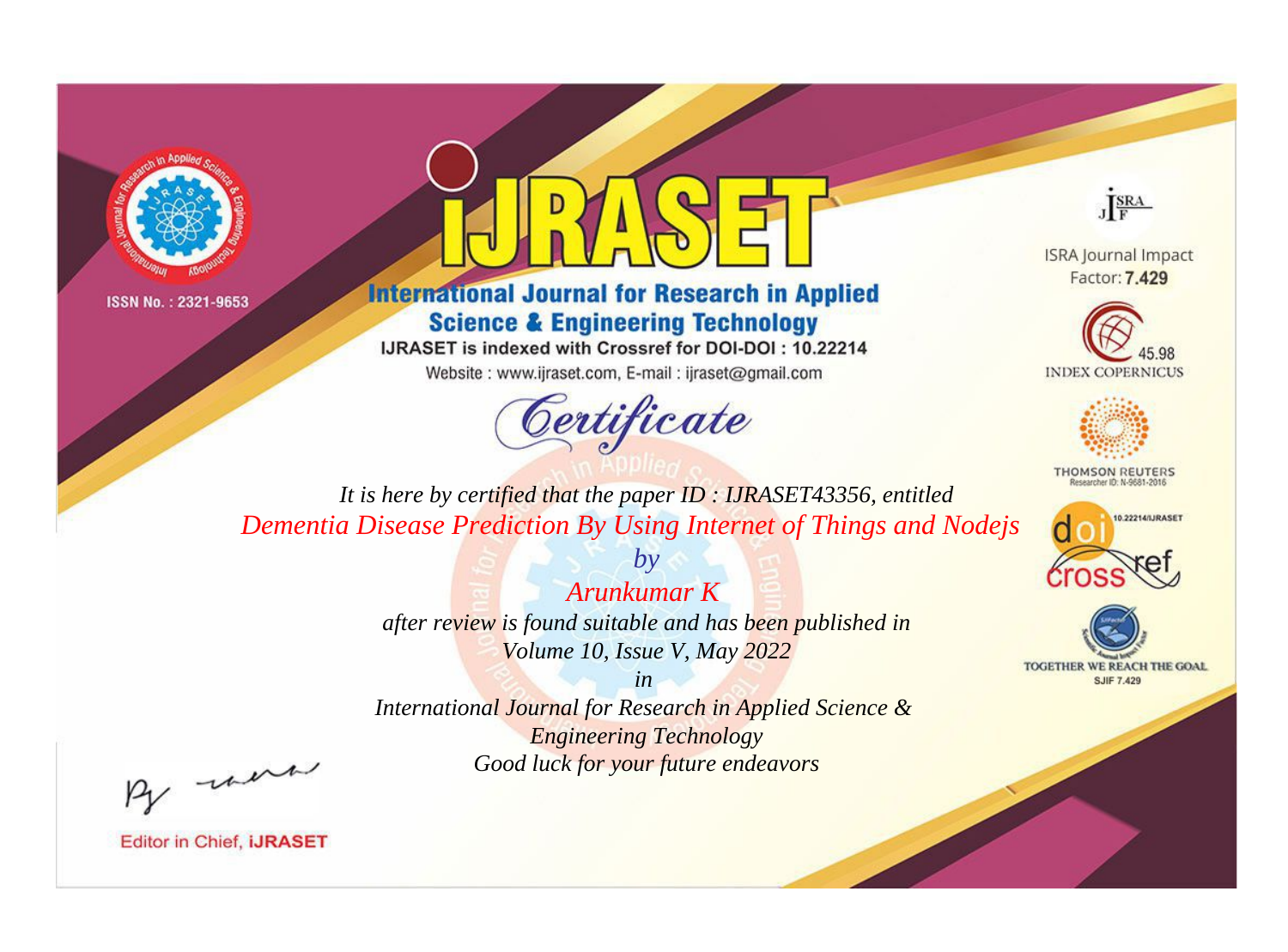



**International Journal for Research in Applied Science & Engineering Technology** 

IJRASET is indexed with Crossref for DOI-DOI: 10.22214

Website: www.ijraset.com, E-mail: ijraset@gmail.com



JERA

**ISRA Journal Impact** Factor: 7.429





**THOMSON REUTERS** 



TOGETHER WE REACH THE GOAL **SJIF 7.429** 

*It is here by certified that the paper ID : IJRASET43356, entitled Dementia Disease Prediction By Using Internet of Things and Nodejs*

> *by Pragathishwaran S after review is found suitable and has been published in Volume 10, Issue V, May 2022*

> > *in*

*International Journal for Research in Applied Science & Engineering Technology Good luck for your future endeavors*

By morn